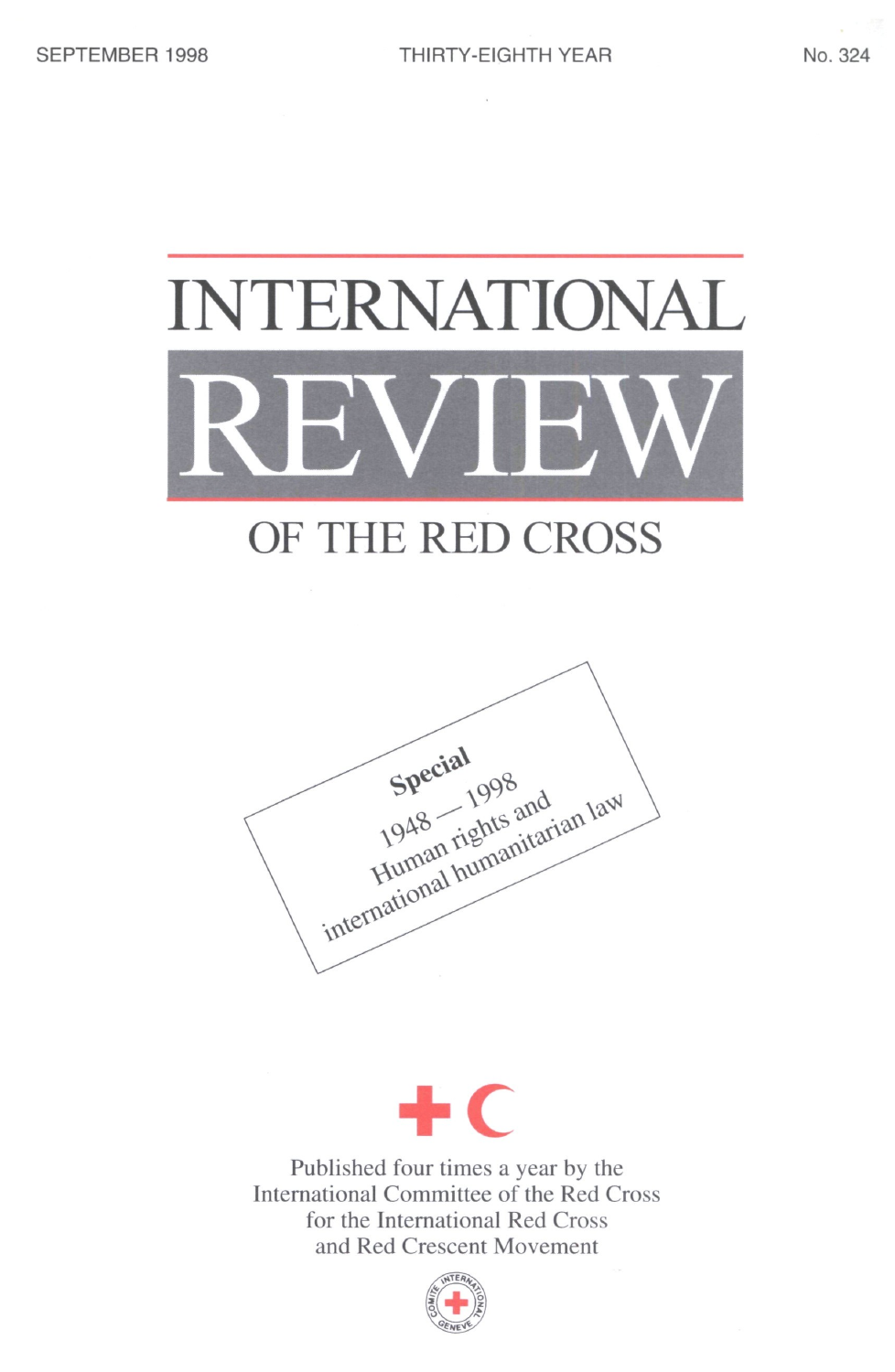### INTERNATIONAL COMMITTEE OF THE RED CROSS

- CORNELIO SOMMARUGA, Doctor of Laws of the University of Zurich, Doctor he. of Fribourg University (Switzerland), Minho University, Braga (Portugal), Bologna University (Italy), Nice-Sophia Antipolis University (France), Seoul National University (Republic of Korea), Geneva University and Webster University (United States), *President* (member since 1986)
- ERIC ROETHLISBERGER, Doctorate of Political Science from the Graduate Institute of International Studies in Geneva, permanent *Viee-President* (1994)
- ANNE PETITPIERRE, Doctor of Laws, Barrister, Professor at the Law Faculty of the University of Geneva, *Vice-President* (1987)
- ULRICH GAUDENZ MIDDENDORP, Doctor of Medicine, lecturer at the Faculty of Medicine. University of Zurich, former head of the surgical department of the Cantonal Hospital, Winterthur (1973)
- RENEE GUISAN, General Secretary of the *Institut de la Vie international,* head of medico-social institutions in the Canton of Vaud, member of the International Association for Volunteer Effort (1986)
- PAOLO BERNASCONI, Barrister, Bachelor of Laws, lecturer in fiscal law and economic criminal law at the Universities of St. Gallen, Zurich and Milan (Bocconi), former Public Prosecutor at Lugano (1987)

LISELOTTE KRAUS-GURNY, Doctor of Laws of the University of Zurich (1988)

- SUSY BRUSCHWEILER. nurse, former Director of the Swiss Red Cross College of Nursing in Aarau. Chairwoman, SV-Service, Contract Catering (1988)
- JACQUES FORSTER, Doctor of Economics. Professor at the Graduate Institute of Development Studies in Geneva (1988)
- JACQUES MOREILLON, Bachelor of Laws. Doctor of Political Science. Secretary General of the World Organization of the Scout Movement, former Director General at the ICRC (1988)
- RODOLPHE DE HALLER. Doctor of Medicine, lecturer at the Faculty of Medicine of the University of Geneva, former President of the Swiss Association Against Tuberculosis and Lung Diseases (1991)
- DANIEL THURER, Doctor of Laws. LL. M. (Cambridge). Professor at the University of Zurich (1991)
- JEAN-FRANCOIS AUBERT, Doctor of Laws, Professor at the University of Neuchatel. former member of the Swiss National Council and Council of States (1993)
- GEORGES-ANDRE CUENDET, Bachelor of Laws of the University of Geneva, graduate of the Institute of Political Studies of the University of Paris, Master of Arts of Stanford University (USA), member of the Administrative Council of Cologny. Geneva (1993)
- ERNST A. BRUGGER. Doctor of Natural Science, consultant for economic development issues, professor at the University of Zurich (1995)
- JEAN-ROGER BONVIN, Doctor of Economics of the University of St Gallen. President of the Development Centre of the Organisation for Economic Co-operation and Development (OECD). Paris (1996)
- JAKOB NUESCH. diploma in agricultural engineering and doctorate in technical sciences from the Federal Institute of Technology in Zurich, Professor of Microbiology at the University of Basle, former President of the Federal Institute of Technology in Zurich (1997)
- PETER ARBENZ, graduate in Economics, former Swiss Federal Council Delegate for Refugee Affairs. Chairman of the Zurich branch of the Swiss Red Cross, Consultant for Strategic and Enterprise Development (1983-1987, 1997).
- ANDRE VON MOOS, Doctor of Laws, Bachelor of Economics, SMP certificate of the Harvard Business School. Formely Chairman of the von Moos Group, industrialist (1998).
- OLIVIER VODOZ, Bachelor of Laws. Barrister, former Deputy in the Geneva *Grand Cnnseil* and former President of the *Conseil d'Etat* of the Republic and Canton of Geneva (1998).
- GABRIELLE NANCHEN, Bachelor of Social Science from the University *oi'* Lausanne and diploma from the Lausanne School of Social Studies, former member of the Swiss National Council (1998).
- JEAN DE COURTEN, Bachelor of Laws, former delegate and former Director of Operations at the ICRC (1998).

The *International Committee of the Red Cross (ICRC)* and the *International Federation of Red Cross and Red Crescent Societies,* together with the *National Red Cross and Red Crescent Societies,* form the International Red Cross and Red

The *ICRC*, which gave rise to the Movement, is an independent humanitarian institution. As a neutral intermediary in the event of armed conflict or unrest it endeavours, on its own initiative or on the basis of the Geneva Conventions, to bring protection and assistance to the victims of international and non-international armed conflict and internal disturbances and tension.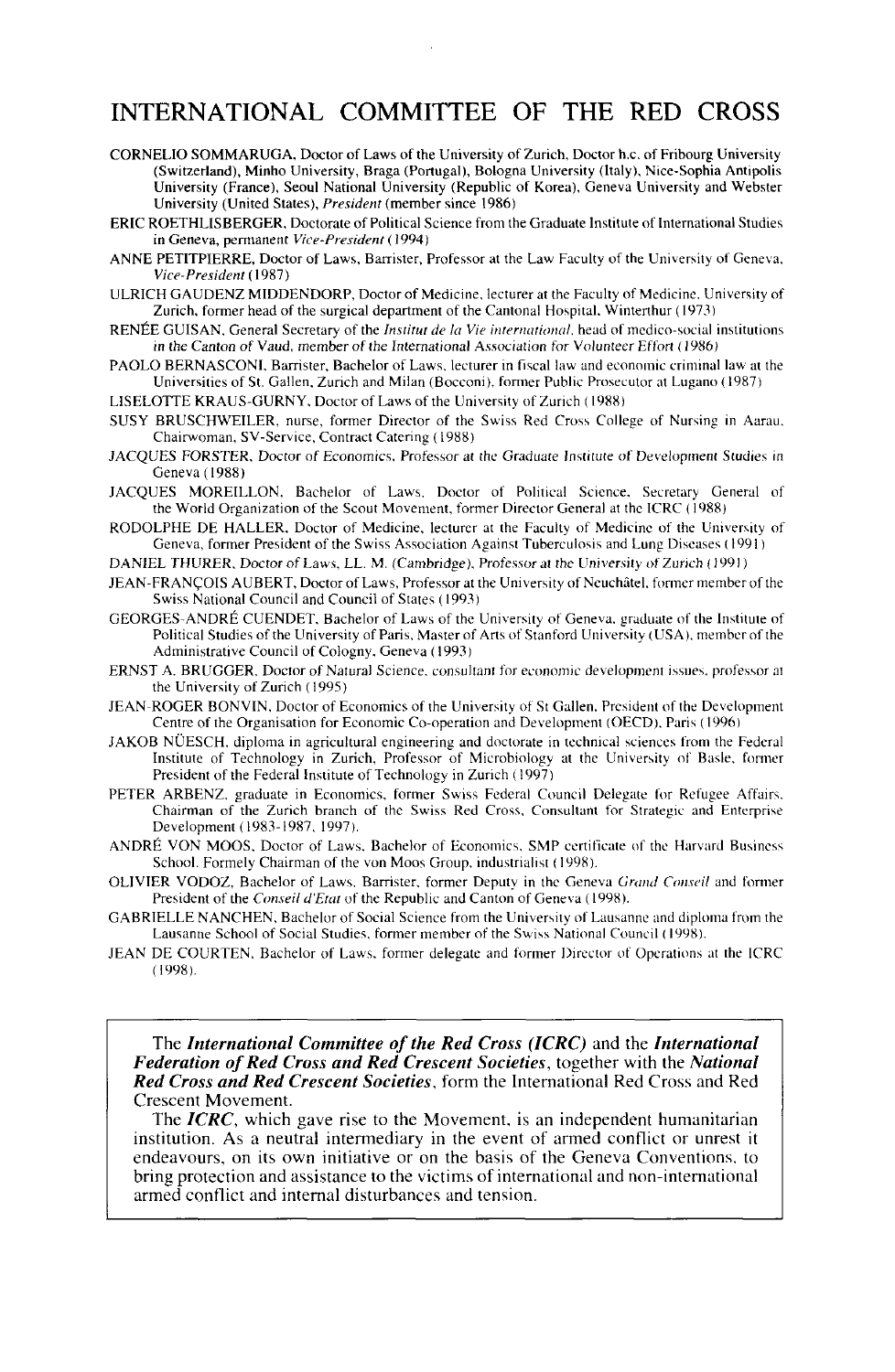# INTERNATIONAL REVIEW OF THE RED CROSS

No. 324 September 1998

|                                                                                                                                                                              | 400 |
|------------------------------------------------------------------------------------------------------------------------------------------------------------------------------|-----|
| 50th anniversary of the Universal Declaration of Human Rights:<br>Human rights and international humanitarian law                                                            |     |
|                                                                                                                                                                              | 403 |
|                                                                                                                                                                              | 406 |
| The relationship between international humanitarian law and hu-<br>man rights law                                                                                            |     |
| A brief history of the 1948 Universal Declaration of Human<br>Rights and the 1949 Geneva Conventions                                                                         | 409 |
| Women, human rights and international humanitarian law                                                                                                                       | 421 |
| The struggle against torture                                                                                                                                                 | 433 |
| Bridging the gap between human rights and humanitarian law: the<br>punishment of offenders                                                                                   | 445 |
| The minimum humanitarian rules applicable in periods of internal<br>tension and strife                                                                                       | 455 |
| Codification of international rules on internally displaced persons<br>An area where both human rights and humanitarian law considera-<br>tions are being taken into account | 463 |
| <b>Guiding Principles on Internal Displacement</b><br>A few comments on the contribution of international humanitarian law                                                   | 467 |
| Trends in the application of international humanitarian law by<br>United Nations human rights mechanisms                                                                     | 481 |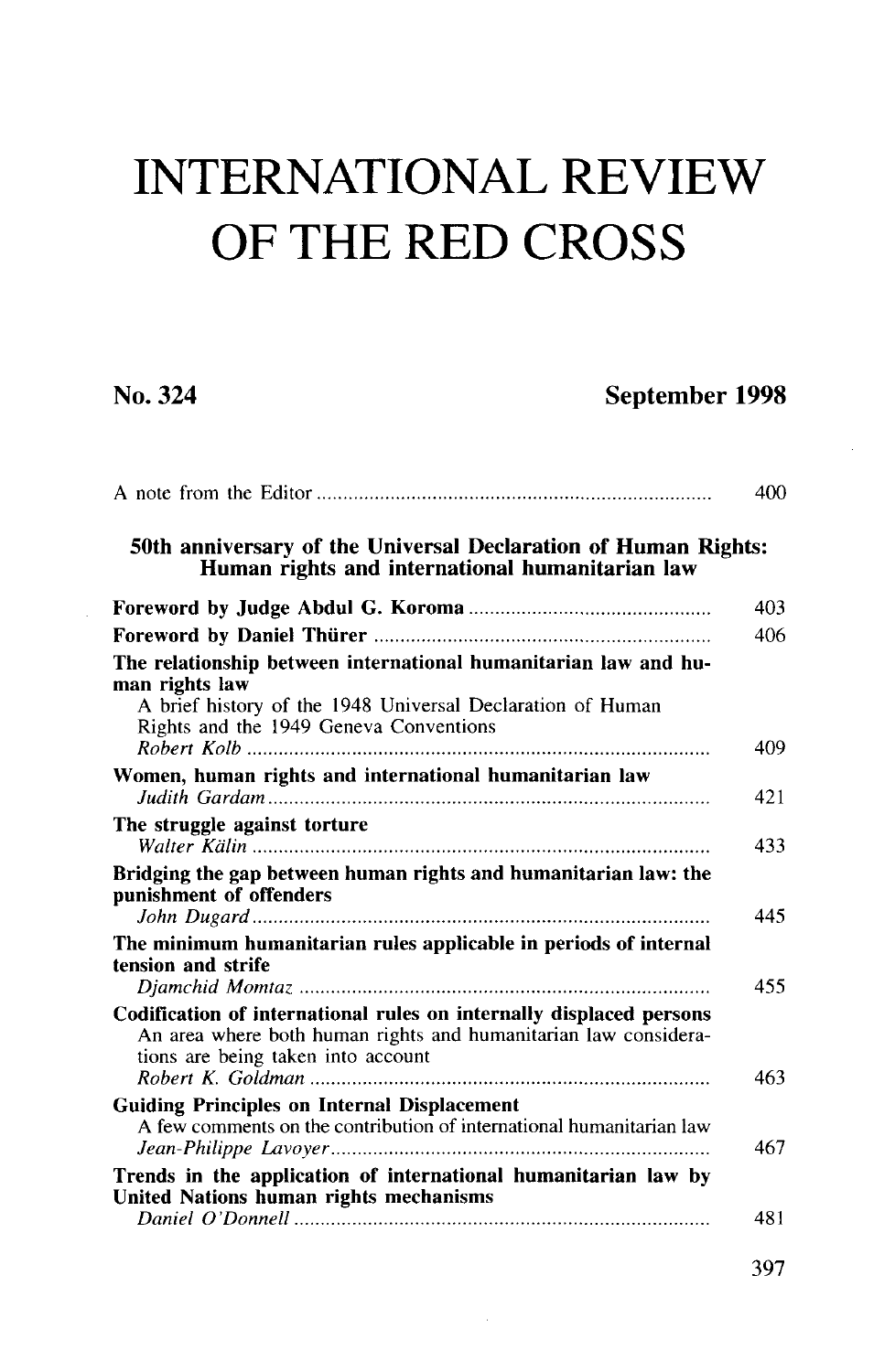| The Inter-American Commission on Human Rights and inter-<br>national humanitarian law                                                      |     |
|--------------------------------------------------------------------------------------------------------------------------------------------|-----|
| A comment on the Tablada Case                                                                                                              | 505 |
| The approach of the European Commission and Court of Human<br>Rights to international humanitarian law                                     | 513 |
| Non-governmental human rights organizations and international<br>humanitarian law                                                          | 531 |
|                                                                                                                                            |     |
| International Committee of the Red Cross                                                                                                   |     |
| Statutes of the International Committee of the Red Cross                                                                                   | 537 |
|                                                                                                                                            | 544 |
| <b>Reports and documents</b>                                                                                                               |     |
|                                                                                                                                            | 545 |
| Convention on the prohibition of the use, stockpiling, production and<br>transfer of anti-personnel mines and on their destruction (Ottawa |     |
|                                                                                                                                            | 557 |
| <b>Geneva Conventions and Additional Protocols</b>                                                                                         |     |
| Accession to the Additional Protocols by the Republic of Venezuela                                                                         | 558 |
| <b>Books and Reviews</b>                                                                                                                   |     |
| Nicholas O. Berry, War and the Red Cross - The unspoken mission,<br>St. Martin's Press, New York, 1997                                     | 559 |
| Jiří Toman, La protection des biens culturels en cas de conflit armé,<br>Paris, Éditions Unesco, 1994, 490 pages                           |     |
| Jiří Toman, The protection of cultural property in the event of armed<br>conflict, Dartmouth Publishing Company, Aldershot/Unesco Publi-   |     |

shing, Paris, 1996, 525 pages

Emmanuelle Stavraki, *La Convention pour la protection des biens culturels en cas de conflit arme,* Athenes, Editions Ant. N. Sakkou- las, 1996, 306 pages

Jean A. Konopka (ed.), *La Protection des biens culturels en temps de guerre et de paix d'apres les conventions internationales (multilatérales*), Genève, Imprimeries de Versoix, 1997, 163 pages *Jean-Marie Henckaerts* 564 Matthias Pape, *Humanitare Intervention: Zur Bedeutung der Menschenrechte in den Vereinten Nationen,* Nomos, Baden-Baden, 1997

398

*Bardo Fassbender* 567